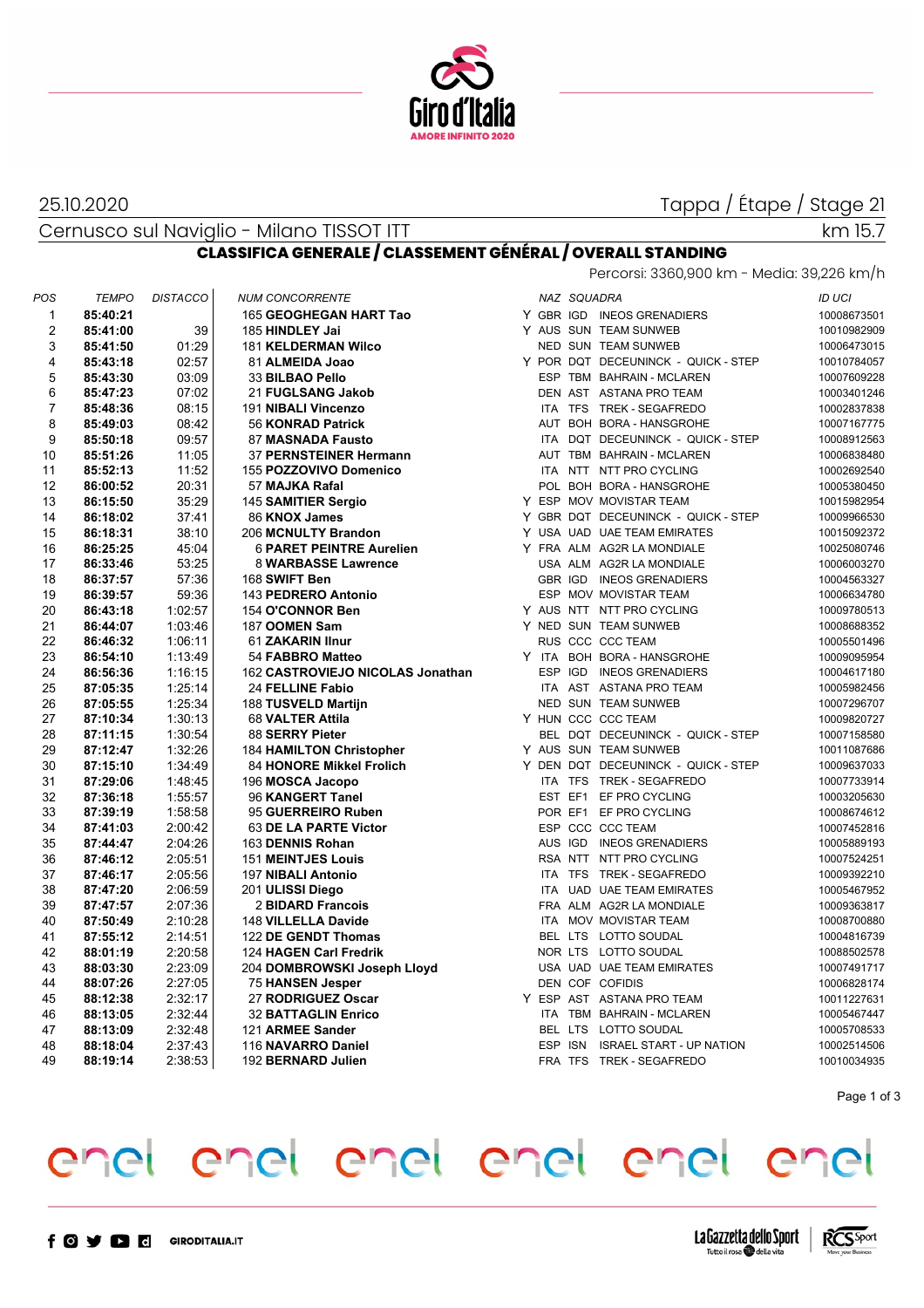

### 25.10.2020

Tappa / Étape / Stage 21

Cernusco sul Naviglio - Milano TISSOT ITT

### km 15.7

**CLASSIFICA GENERALE / CLASSEMENT GÉNÉRAL / OVERALL STANDING** Percorsi: 3360,900 km - Media: 39,226 km/h

| POS | <b>TEMPO</b> | <b>DISTACCO</b> | <b>NUM CONCORRENTE</b>        |  | NAZ SQUADRA                             | ID UCI      |
|-----|--------------|-----------------|-------------------------------|--|-----------------------------------------|-------------|
| 50  | 88:19:59     | 2:39:38         | <b>7 VENDRAME Andrea</b>      |  | ITA ALM AG2R LA MONDIALE                | 10009392412 |
| 51  | 88:22:46     | 2:42:25         | <b>47 TONELLI Alessandro</b>  |  | ITA BCF BARDIANI CSF FAIZANE'           | 10007527786 |
| 52  | 88:24:17     | 2:43:56         | <b>195 CONCI Nicola</b>       |  | Y ITA TFS TREK-SEGAFREDO                | 10014404985 |
| 53  | 88:25:20     | 2:44.59         | 25 GREGAARD WILSLY Jonas      |  | Y DEN AST ASTANA PRO TEAM               | 10009765860 |
| 54  | 88:27:26     | 2:47:05         | 153 GEBREIGZABHIER Amanuel    |  | ERI NTT NTT PRO CYCLING                 | 10009583883 |
| 55  | 88:27:59     | 2:47:38         | <b>3 BOUCHARD Geoffrey</b>    |  | FRA ALM AG2R LA MONDIALE                | 10011942704 |
| 56  | 88:30:32     | 2:50:11         | 167 PUCCIO Salvatore          |  | ITA IGD INEOS GRENADIERS                | 10005587887 |
| 57  | 88:30:36     | 2:50:15         | 146 SEPULVEDA Eduardo         |  | ARG MOV MOVISTAR TEAM                   | 10006564860 |
| 58  | 88:31:41     | 2:51:20         | 144 RUBIO Einer Augusto       |  | Y COL MOV MOVISTAR TEAM                 | 10057336175 |
| 59  | 88:34:43     | 2:54:22         | 35 NOVAK Domen                |  | Y SLO TBM BAHRAIN - MCLAREN             | 10009372406 |
| 60  | 88:35:46     | 2:55:25         | <b>128 VANHOUCKE Harm</b>     |  | Y BEL LTS LOTTO SOUDAL                  | 10014276865 |
| 61  | 88:43:37     | 3:03:16         | 164 GANNA Filippo             |  | Y ITA IGD INEOS GRENADIERS              | 10009164056 |
| 62  | 88:45:48     | 3:05:27         | 38 TRATNIK Jan                |  | SLO TBM BAHRAIN - MCLAREN               | 10006486452 |
| 63  | 88:49:15     | 3:08:54         | 78 ROSSETTO Stephane          |  | FRA COF COFIDIS                         | 10004444402 |
| 64  | 88:50:51     | 3:10:30         | 67 ROSSKOPF Joseph            |  | USA CCC CCC TEAM                        | 10006002967 |
| 65  | 88:55:08     | 3:14:47         | 92 CAICEDO Jonathan           |  | ECU EF1 EF PRO CYCLING                  | 10009484358 |
| 66  | 89:02:05     | 3:21:44         | 142 CATALDO Dario             |  | ITA MOV MOVISTAR TEAM                   | 10003092765 |
| 67  | 89:03:00     | 3:22:39         | 58 POLJANSKI Pawel            |  | POL BOH BORA - HANSGROHE                | 10005866662 |
| 68  | 89:03:24     | 3:23:03         | 66 MALECKI Kamil              |  | Y POL CCC CCC TEAM                      | 10008628637 |
| 69  | 89:03:27     | 3:23:06         | 183 HAGA Chad                 |  | USA SUN TEAM SUNWEB                     | 10007881333 |
| 70  | 89:06:15     | 3:25:54         | <b>36 PADUN Mark</b>          |  | Y UKR TBM BAHRAIN - MCLAREN             | 10010096569 |
| 71  | 89:08:53     | 3:28:32         | <b>15 PELLAUD Simon</b>       |  | SUI ANS ANDRONI GIOCATTOLI - SIDERMEC   | 10007518894 |
| 72  | 89:11:11     | 3:30:50         | 82 BALLERINI Davide           |  | ITA DQT DECEUNINCK - QUICK - STEP       | 10008661777 |
| 73  | 89:15:44     | 3:35:23         | <b>5 HANNINEN Jaakko</b>      |  | Y FIN ALM AG2R LA MONDIALE              | 10009419791 |
| 74  | 89:18:36     | 3:38:15         | <b>16 RAVANELLI Simone</b>    |  | Y ITA ANS ANDRONI GIOCATTOLI - SIDERMEC | 10010086970 |
| 75  | 89:21:25     | 3:41:04         | 93 CLARKE Simon               |  | AUS EF1 EF PRO CYCLING                  | 10003032949 |
| 76  | 89:22:19     | 3:41:58         | 156 SOBRERO Matteo            |  | Y ITA NTT NTT PRO CYCLING               | 10009976836 |
| 77  | 89:25:42     | 3:45:21         | 102 FRANKINY Kilian           |  | SUI GFC GROUPAMA - FDJ                  | 10008672790 |
| 78  | 89:29:26     | 3:49:05         | 13 CEPEDA Jefferson           |  | Y ECU ANS ANDRONI GIOCATTOLI - SIDERMEC | 10016009832 |
| 79  | 89:35:00     | 3:54:39         | 141 CARRETERO Hector          |  | Y ESP MOV MOVISTAR TEAM                 | 10015833818 |
| 80  | 89:41:07     | 4:00:46         | 76 LE TURNIER Mathias         |  | Y FRA COF COFIDIS                       | 10009498001 |
| 81  | 89:42:06     | 4:01:45         | 126 HOLMES Matthew            |  | GBR LTS LOTTO SOUDAL                    | 10007962973 |
| 82  | 89:43:16     | 4:02:55         | <b>41 CARBONI Giovanni</b>    |  | Y ITA BCF BARDIANI CSF FAIZANE'         | 10009391503 |
| 83  | 89:43:24     | 4:03:03         | 182 DENZ Nico                 |  | GER SUN TEAM SUNWEB                     | 10008669659 |
| 84  | 89:43:45     | 4:03:24         | 158 WYSS Danilo               |  | SUI NTT NTT PRO CYCLING                 | 10002909980 |
| 85  | 89:44:19     | 4:03:58         | <b>14 CHIRICO Luca</b>        |  | ITA ANS ANDRONI GIOCATTOLI - SIDERMEC   | 10007518086 |
| 86  | 89:45:18     | 4:04:57         | 62 CERNY Josef                |  | CZE CCC CCC TEAM                        | 10007523241 |
| 87  | 89:45:38     | 4:05:17         | <b>34 CAPECCHI Eros</b>       |  | ITA TBM BAHRAIN - MCLAREN               | 10003072557 |
| 88  | 89:48:10     | 4:07:49         | 216 VAN EMPEL Etienne         |  | NED THR VINI ZABU' - BRADO - KTM        | 10008653592 |
| 89  | 89:50:28     | 4:10:07         | 31 ARASHIRO Yukiya            |  | JPN TBM BAHRAIN - MCLAREN               | 10004556253 |
| 90  | 89:56:11     | 4:15:50         | 12 BISOLTI Alessandro         |  | ITA ANS ANDRONI GIOCATTOLI - SIDERMEC   | 10005390958 |
| 91  | 89:59:13     | 4:18:52         | <b>46 ROMANO Francesco</b>    |  | Y ITA BCF BARDIANI CSF FAIZANE'         | 10011133863 |
| 92  | 90:02:17     | 4:21:56         | 51 SAGAN Peter                |  | SVK BOH BORA - HANSGROHE                | 10005460373 |
| 93  | 90:03:20     | 4:22:59         | 214 ROTA Lorenzo              |  | Y ITA THR VINI ZABU' - BRADO - KTM      | 10009393523 |
| 94  | 90:03:43     | 4:23:22         | 52 BENEDETTI Cesare           |  | ITA BOH BORA - HANSGROHE                | 10004694073 |
| 95  | 90:07:51     | 4:27:30         | <b>152 CAMPENAERTS Victor</b> |  | BEL NTT NTT PRO CYCLING                 | 10008913371 |
| 96  | 90:10:23     | 4:30:02         | 218 ZARDINI Edoardo           |  | ITA THR VINI ZABU' - BRADO - KTM        | 10005658114 |
| 97  | 90:11:23     | 4:31:02         | 202 BJERG Mikkel              |  | Y DEN UAD UAE TEAM EMIRATES             | 10015825936 |
| 98  | 90:13:31     | 4:33:10         | 127 OLDANI Stefano            |  | Y ITA LTS LOTTO SOUDAL                  | 10014972538 |
|     |              |                 |                               |  |                                         |             |

| uu.    | <b>JULION US</b>           |
|--------|----------------------------|
|        | ID UCI                     |
|        | 10009392412                |
|        | 10007527786                |
|        | 10014404985                |
|        | 10009765860                |
|        | 10009583883                |
|        | 10011942704                |
|        | 10005587887                |
|        | 10006564860                |
|        |                            |
|        | 10057336175<br>10009372406 |
|        |                            |
|        | 10014276865                |
|        | 10009164056                |
|        | 10006486452                |
|        | 10004444402                |
|        | 10006002967                |
|        | 10009484358                |
|        | 10003092765                |
|        | 10005866662                |
|        | 10008628637                |
|        | 10007881333                |
|        | 10010096569                |
| DERMEC | 10007518894                |
| TEP    | 10008661777                |
|        | 10009419791                |
| DERMEC | 10010086970                |
|        | 10003032949                |
|        | 10009976836                |
|        | 10008672790                |
| DERMEC | 10016009832                |
|        | 10015833818                |
|        | 10009498001                |
|        | 10007962973                |
|        | 10009391503                |
|        | 10008669659                |
|        | 10002909980                |
| DERMEC | 10007518086                |
|        | 10007523241                |
|        | 10003072557                |
|        | 10008653592                |
|        | 10004556253                |
| DERMEC | 10005390958                |
|        | 10011133863                |
|        | 10005460373                |
|        | 10009393523                |
|        | 10004694073                |
|        | 10008913371                |
|        | 10005658114                |
|        | 10015825936                |
|        | 10014972538                |
|        |                            |

Page 2 of 3

#### enel enel enel enel enel  $\mathsf{C}^r$